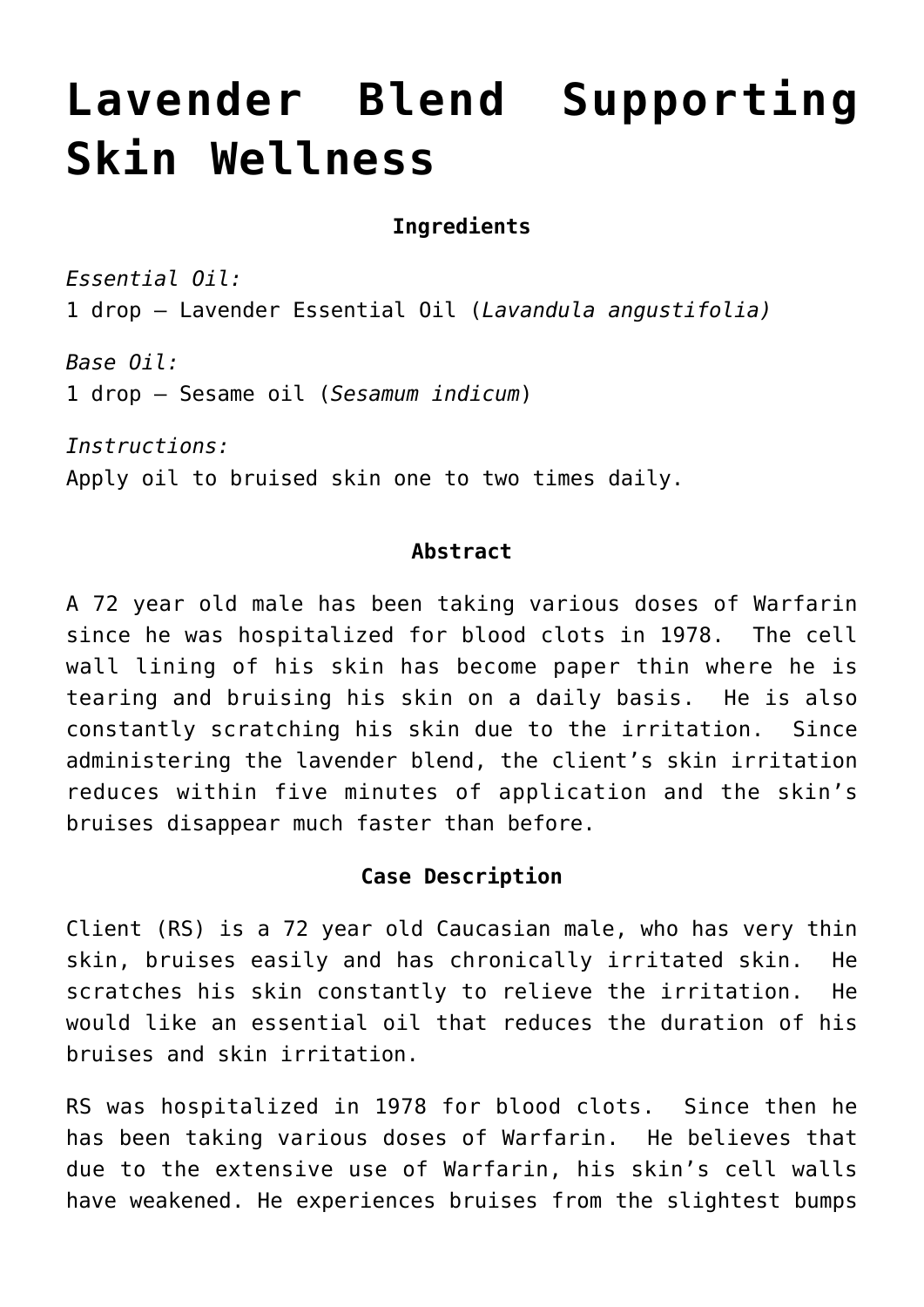against objects and his skin tears easily.

RS is currently taking Warfarin 7.5mg, Amlodipine 10mg, Diovan 160mg, Pravastatin 40mg.

RS works out, golf and lifts weights at the gym, five to six times a week, eats three meals a day and drinks three to four 8oz glasses of water daily. RS drinks coffee throughout a day, has two to three glasses of wine each night, and smokes a pipe throughout the day.

RS is not interested in seeking a comprehensive alternative holistic health treatment plan. Ease of use is very important to him. Since his wife currently uses *Lavandula angustifolia*, he is willing to try the oil on his skin.

## **Literature Review**

Lavender *Lavandula angustifolia* essential oil is steam distilled from the flower and flower stalk of the plant. There are several hybrids of this plant. Their therapeutic attributes are also different.

Several authors have recommended *Lavandula angustifolia* for skin benefits. Cooksley (2002) stated lavender has medical properties of "analgesic, antirheumatic, antispasmodic, decongestant, anti-toxic, restorative, sedative, and nervine" (p.353-354) and Valnet (1990) reported supportive properties as " nervous system regulator, wounds, sores of all descriptions, burns, acne and acne rosacea." (p. 144-148)

#### **Treatment Protocol/Methods**

RS placed one drop of lavender Lavandula angustifolia in one Tbsp. of sesame oil *Sesamum indicum* and applied the blend to all of his bruises especially his arms. He was instructed to apply the oil blend one to two times daily. He was also instructed to inform his doctor about the oil blend since he is taking several medications. It was recommended that RS